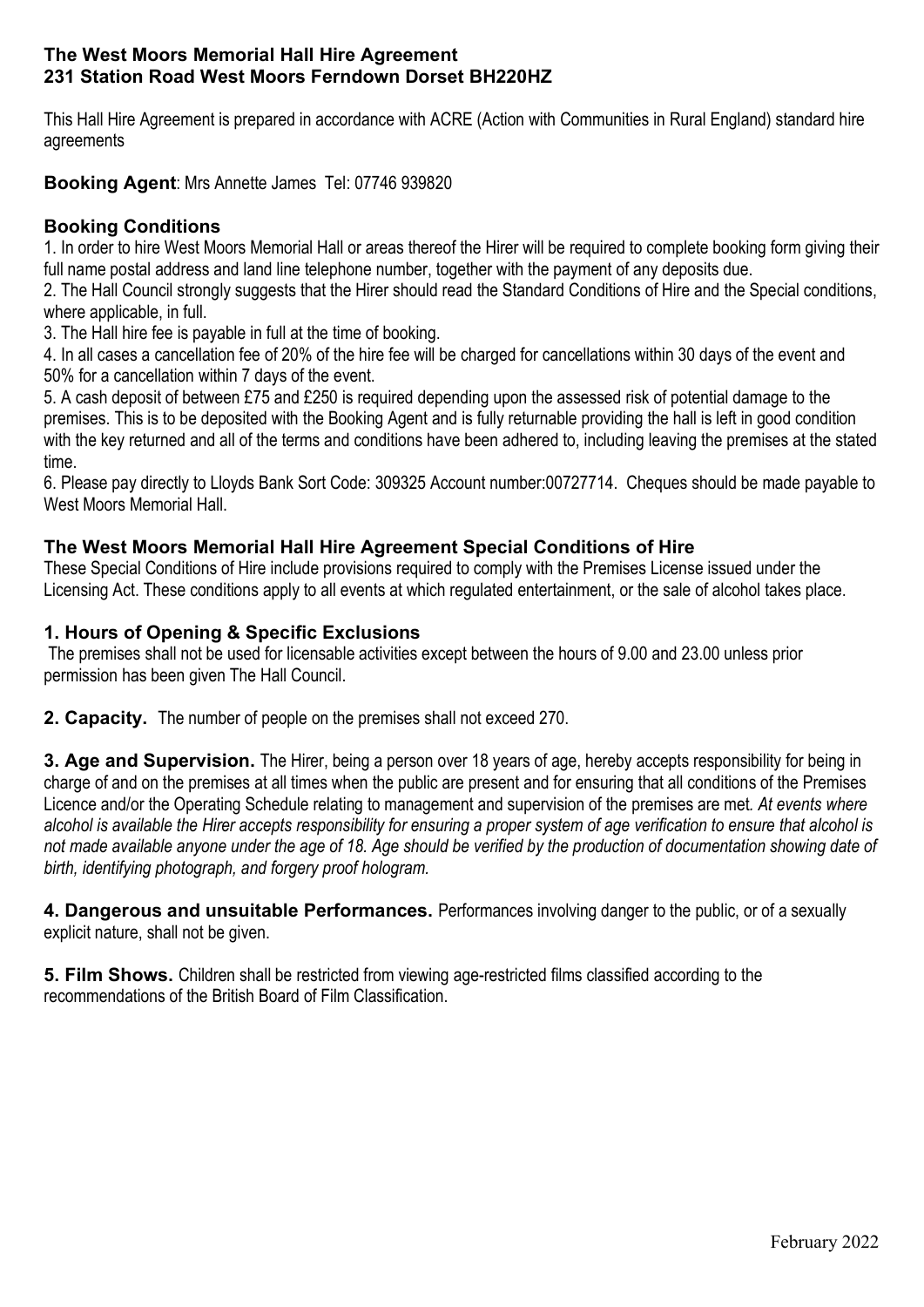# The West Moors Memorial Hall Hire Agreement Standard Conditions of Hire

These standard conditions apply to all hiring of The West Moors Memorial Hall. If the Hirer is in any doubt as to the meaning of the following, the Booking Agent should immediately be consulted.

#### 1. Supervision

The Hirer shall, during the period of the hiring, be responsible for: supervision of the premises, the fabric and the contents; their care, safety from damage however slight or change of any sort; and the behaviour of all persons using the premises whatever their capacity, including proper supervision of car parking arrangements so as to avoid obstruction of the highway & emergency exits. As directed by the Hall Council, the Hirer shall make good or pay for all damage (including accidental damage) to the premises or to the fixtures, fittings or contents and for loss of contents.

#### 2. Use of Premises

The Hirer shall not use the premises for any purpose other than that described in the Hiring Agreement and shall not subhire or use the premises or allow the premises to be used for any unlawful purpose or in any unlawful way nor do anything or bring onto the premises anything which may endanger the same or render invalid any insurance policies in respect thereof nor allow the consumption of alcohol thereon without prior agreement.

## 3. Gaming, Betting and Lotteries

The Hirer shall ensure that nothing is done on or in relation to the premises in contravention of the law relating to gaming, betting and lotteries.

### 4. Licences

If licences are required in respect of any activity in West Moors Memorial Hall, the Hirer should ensure that they hold the relevant licence or the Hall holds it.

## 5. Public Safety Compliance

The Hirer shall comply with all conditions and regulations made in respect of the premises by the Fire Authority, Local Authority, the Licensing Authority or otherwise, particularly in connection with any event which constitutes regulated entertainment, at which alcohol is sold or provided, or which is attended by children.

(a) The Hirer acknowledges that they have read the Emergency Procedures notice in the Hall and noted the following:

· The action to be taken in event of fire. This includes calling the Fire Brigade and evacuating the hall.

- · The location and use of fire equipment.
- · Escape routes and the need to keep them clear.
- · Method of operation of escape door fastenings.
- · Appreciation of the importance of any fire doors and of closing all fire doors at the time of a fire.
- (b) In advance of an entertainment or play the Hirer shall check the following items:
- · That all fire exits are unlocked and panic bolts in good working order.
- · That all escape routes are free of obstruction and can be safely used.
- · That any fire doors are not wedged open.
- · That there are no obvious fire hazards on the premises.

## 6. Means of Escape

All means of exit from the premises must be kept free from obstruction and immediately available for instant free public exit.

## 7. Outbreaks of Fire

The Fire Brigade shall be called to any outbreak of fire, however slight, and details thereof shall be given to the Booking Agent.

#### 8. Health and Hygiene

The Hirer shall, if preparing, serving or selling food, observe all relevant food health and hygiene legislation and regulations.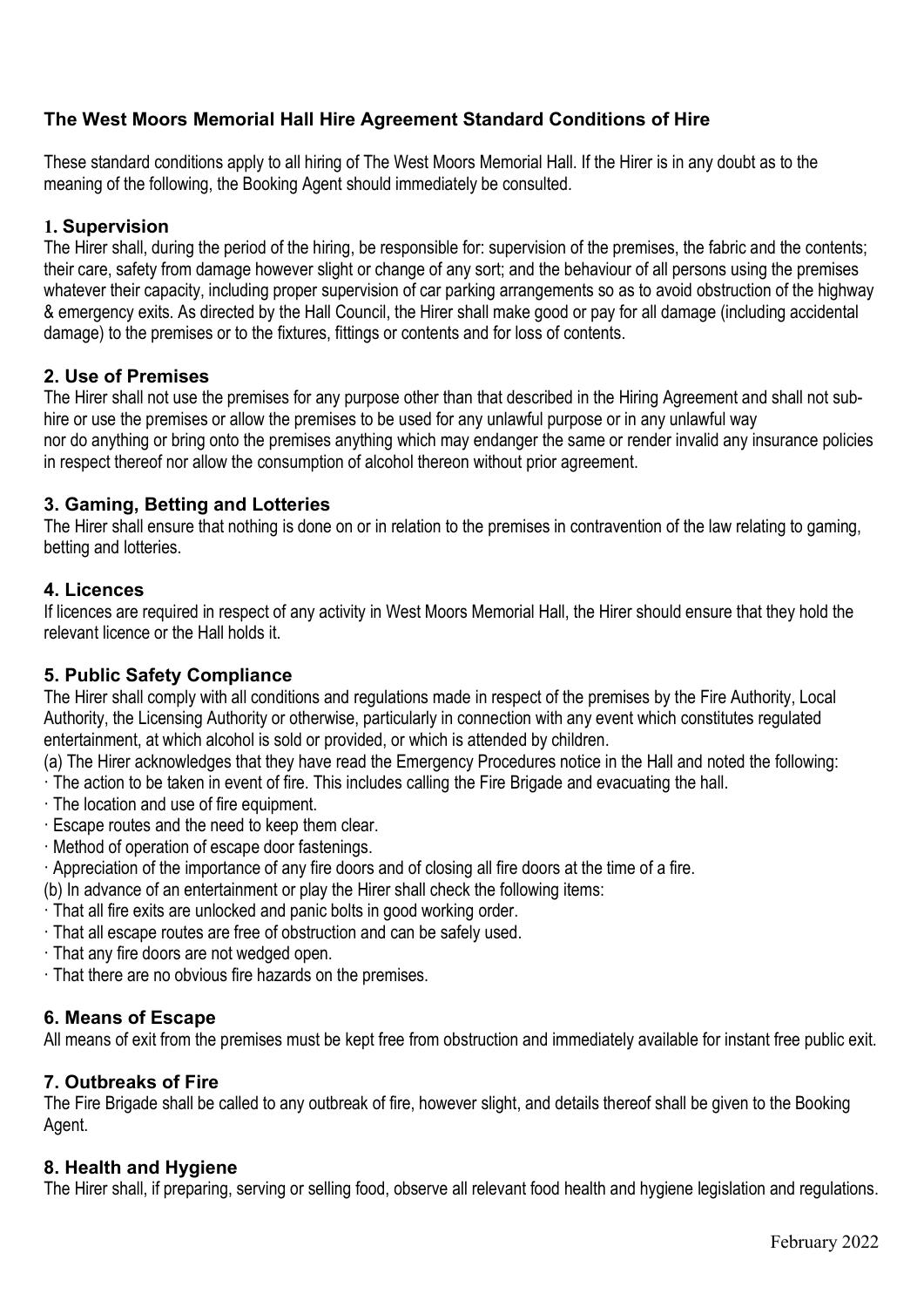## 9. Electrical Appliance Safety

The Hirer shall ensure that any electrical appliances brought by them to the premises and used there shall be safe, in good working order, and used in a safe manner in accordance with the Electricity at Work Regulations 1989.

### 10. Accidents and Dangerous Occurrences

The Hirer must report all accidents involving injury to the public to the Booking Agent as soon as possible and complete the relevant section in The Hall's accident book. Any failure of equipment belonging to the Hall or brought in by the Hirer must also be reported as soon as possible. Certain types of accident or injury must be reported on a special form to the local authority. The Hall Council will give assistance in completing this form. This is in accordance with the Reporting of Injuries, Diseases and Dangerous Occurrences Regulations 1995 (RIDDOR).

#### 11. Indemnity

(a) The Hirer shall indemnify and keep indemnified each member of The West Moors Memorial Hall Council and the Hall's employees, volunteers, agents and invitees against (a) the cost of repair of any damage done to any part of the premises including the curtilage thereof or the contents of the premises

b) all claims, losses, damages and costs in respect of damage or loss of property or injury to persons arising as a result of the use of the premises (including the storage of equipment) by the Hirer, and

(c) all claims, losses, damages and costs suffered or incurred as a result of any nuisance caused to a third party as a result of the use of the premises by the Hirer.

(d) West Moors Memorial Hall is only insured against any claims arising out of its own negligence.

The Hirer shall be responsible to take out adequate insurance to insure the Hirer and members of the Hirer's organization and invitees against the Hirer's liability under paragraph 11(a) and all claims arising as a result of the hire and on demand shall produce the policy and current receipt or other evidence of cover to the Hall Secretary. Failure to produce such policy and evidence of cover will render the hiring void and enable the Hall Council to rehire the premises to another hirer

#### 12. Explosives and Flammable Substances

The hirer shall ensure that:

(a) Highly flammable substances are not brought into, or used in any part of the premises and that

(b) No internal decorations of a combustible nature (e.g. polystyrene, cotton wool) shall be erected without the consent of the Hall Council. No decorations are to be put up near light fittings or heaters.

#### 13. Heating

The Hirer shall ensure that no unauthorised heating appliances shall be used on the premises when open to the public without the consent of the Hall Council. Portable Liquefied Propane Gas (LPG) heating appliances shall not be used.

## 14. Drunk and Disorderly Behaviour and Supply of Illegal Drugs

The Hirer shall ensure that in order to avoid disturbing neighbours to the hall and avoid violent or criminal behaviour; care shall be taken to avoid excessive consumption of alcohol. Drunk and disorderly behaviour shall not be permitted either on the premises or in its immediate vicinity. Alcohol shall not be served to any person suspected of being drunk or to any person suspected of being under the age of 18. Any person suspected of being drunk, under the influence of drugs or who is behaving in a violent or disorderly way shall be asked to leave the premises. No illegal drugs may be brought onto the premises.

#### 15. Animals

The Hirer shall ensure that no animals (including birds) except guide dogs are brought into the premises, unless agreed by the Hall Council. No animals whatsoever are to enter the kitchen at any time.

#### 16. Compliance with The Children Act 1989

The Hirer shall ensure that any activities for children under eight years of age comply with the provisions of The Children Act of 1989 and that only fit and proper persons who have passed the appropriate Criminal Records Bureau checks have access to the children (checks may also apply where children over eight and vulnerable adults are taking part in activities). The Hirer shall if required provide the Hall Council with a copy of their Child Protection Policy on request.